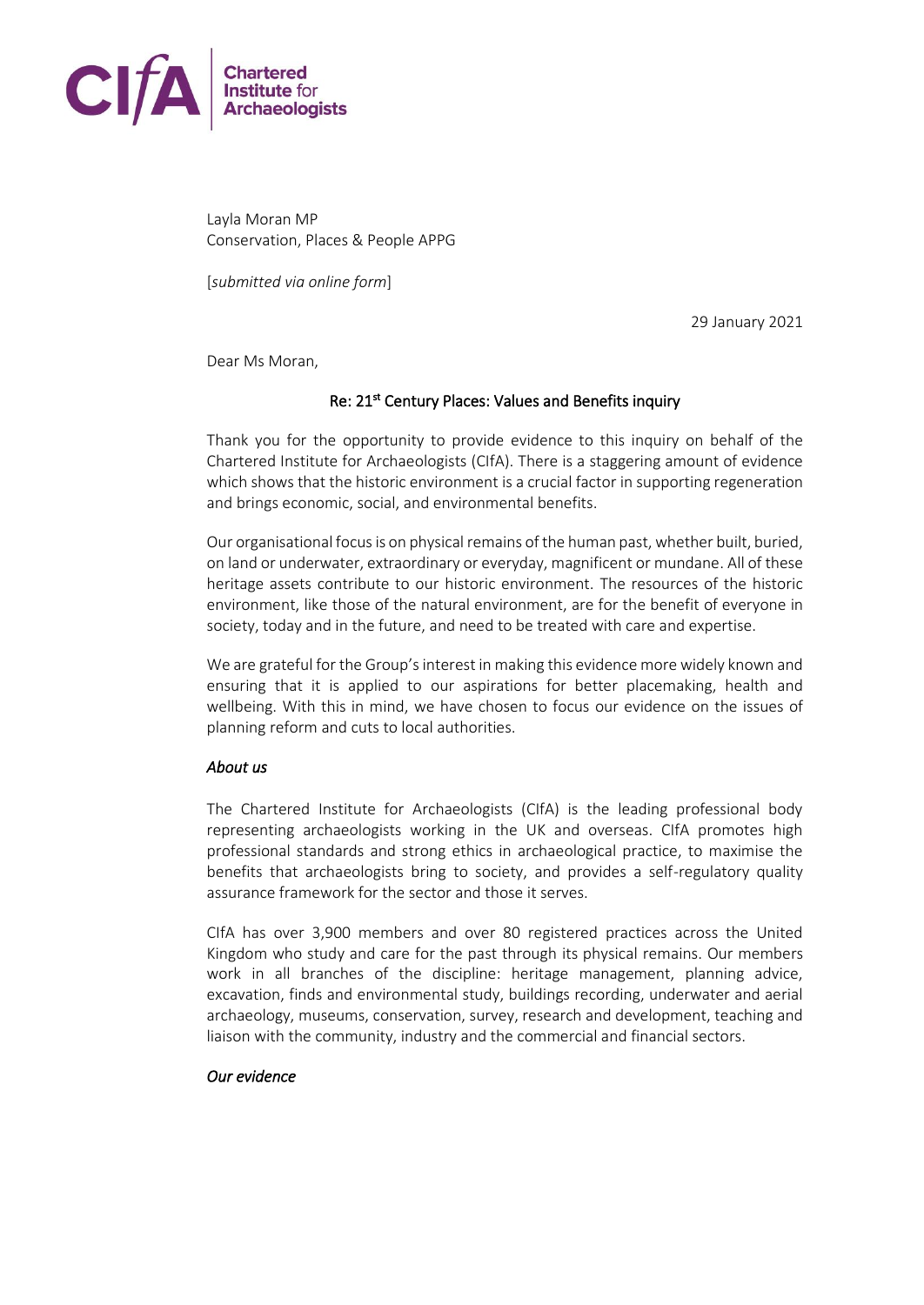# What are the implications of the government's reforms to the English planning system, proposed in the planning white paper, for the conservation and regeneration of historic areas?

We welcome the Government's commitment to ensuring economic recovery through an ambitious programme of infrastructure spending and housebuilding. We are also keen to ensure that the planning system is both streamlined *and* effective. There is certainly room for improvement, and we want to work with government to ensure that development-led archaeology contributes to these goals by effective investigation, leading to greater understanding and conservation of heritage assets before and during development.

We are pleased that MHCLG has confirmed<sup>1</sup> that the Government is committed to the protection of the historic environment and that "heritage considerations, including the need for archaeological surveys, will continue to be taken into account in bringing forward any planning reforms". The Secretary of State, Robert Jenrick, has also personally stated to us that his intention is to not only maintain but strengthen provisions for the historic environment. However, we are concerned that the proposals in the White Paper do not provide any information that confirms this intention.

For example, there is no explanation for how heritage assets with archaeological interest (which can occur in all places) will be protected within areas where streamlined consent processes are to be developed (Growth and Renewal areas).

We have developed proposals for how archaeological research could work within the framework of the white paper and would ensure positive outcomes for the historic environment. These proposals include the development of a rapid assessment methodology to be undertaken at the area allocation and plan-making stage, so that inprinciple consideration of impacts on the historic environment (in particular, heritage assets with archaeological interest) can be informed at the stage that 'automatic consent' is provided.

This approach would be based on the approach of rapidly triaging/sifting information, estimating the likelihood that unknown heritage assets could be discovered, and building a set of 'ground rules' (which would be included in the local plan) for handling archaeological treatment of known, unknown, and unforeseeable heritage assets.

<sup>1</sup> [https://www.parliament.uk/business/publications/written-questions-answers](https://www.parliament.uk/business/publications/written-questions-answers-statements/written-question/Commons/2020-07-15/74420/)[statements/written-question/Commons/2020-07-15/74420/](https://www.parliament.uk/business/publications/written-questions-answers-statements/written-question/Commons/2020-07-15/74420/)

Chartered Institute for Archaeologists, Power Steele Building, Wessex Hall, Whiteknights Road, Earley, Reading, RG6 6DE - *The Chartered Institute for Archaeologists is a company incorporated by Royal Charter.* T: 0118 966 2841 | admin@archaeologists.net | [www.archaeologists.net](http://www.archaeologists.net/)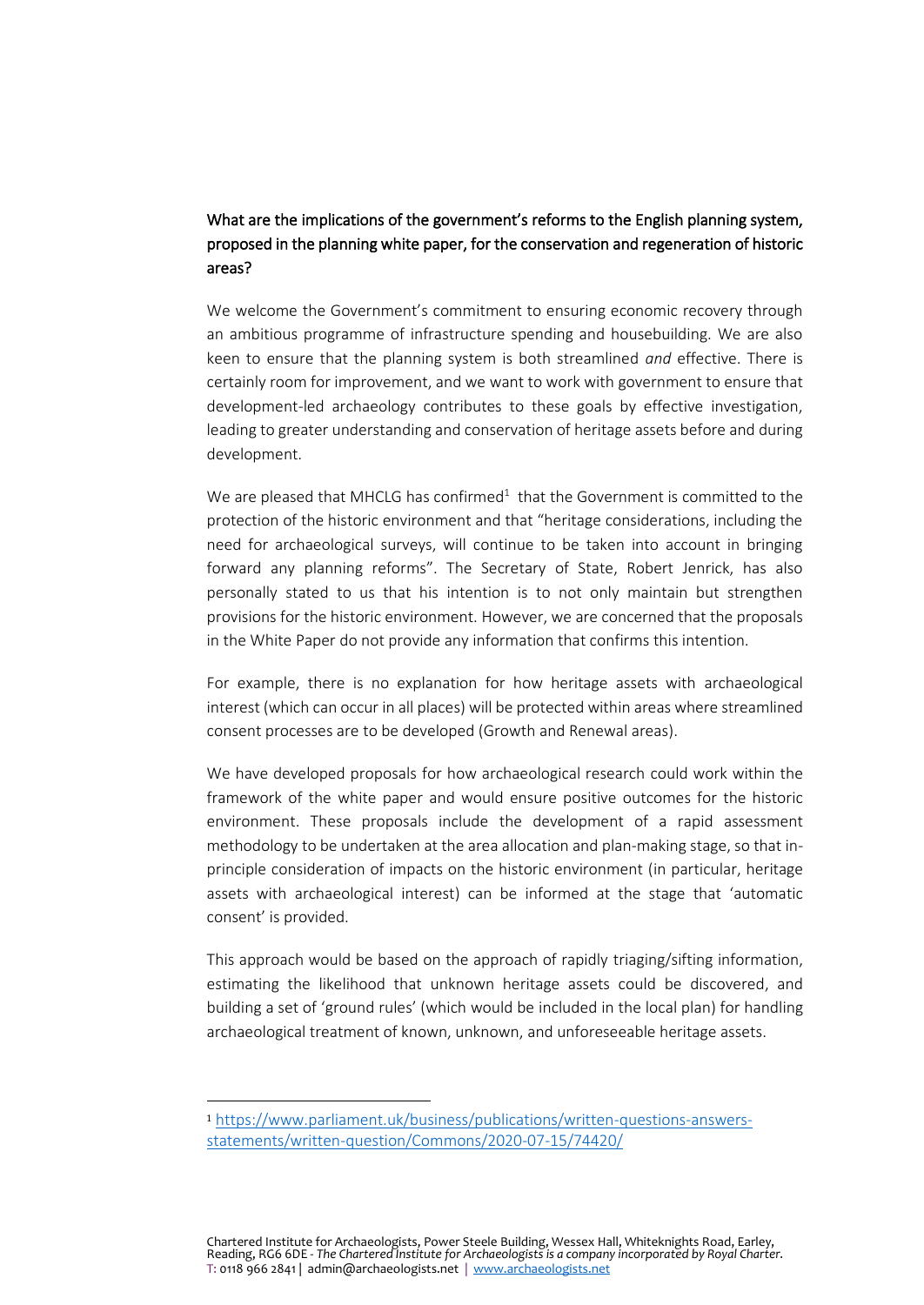We believe that there is the potential for a thoughtfully designed system to enable greater levels of certainty for developers, making 'reserved matters' fewer and easier to scope. It could also allow for an area-wide approach to archaeology, rather than siteby-site interventions making archaeological research more structured and thoughtful, less formulaic, and allowing it to deliver better outcomes for placemaking and hence greater public benefit, as well as being more efficient and potentially less costly.

Investing in parallel improvements to Historic Environment Records (HERs) could improve the value of rapid assessment methodologies and contribute to progressive improvements to speed and effectiveness of up-front archaeological assessment. Essentially, providing better, and more accessible, baseline information to reduce uncertainty and the minimise the costs of overcoming it.

We are also pushing for HER services to be made a statutory requirement in the new system (there are formerly proposed English solutions for a statutory duty, as well as a model used in Wales). This would ensure that local services met minimum benchmarks and would help ensure the provision of adequate information and expertise.

We also need to assure the plan-making, advisory and enforcement functions that these services draw on, but are not part of the record itself, are protected or enhanced. There is a need to invest in some under-developed HERs and under-resourced (occasionally non-existent) services. There is thinking about how the new planning system could refine the function of HER services, with models for delivery structures the subject of some sectoral research and debate. We recognise that any changes arising from local government reorganisation will one key determinant of how services may be required to adapt, but their importance under the new planning system will be great and the justification for investment is strong for the placemaking benefits that stronger planmaking and advisory roles can have.

We are also keen to see Government explore seriously the opportunities for land value capture that the Housing and Local Government Committee's 2019 [report](https://www.gov.uk/government/publications/land-value-capture-government-response-to-the-select-committee-inquiry) investigated, and that we believe would be an appropriate innovation for the new system which could help to resource archaeological investigation which will now be required in advance of a traditional planning application.

In effect, there should be a *quid pro quo* for the certainty that development in growth zones would provide for developers, with likely uplift in value for landowners in these areas. A part of this uplift could be captured to pay for additional evaluative work that will be required at allocation and plan-making stages, when consent will be, in effect, granted. This would not be an additional burden, but a re-timed one. The costs of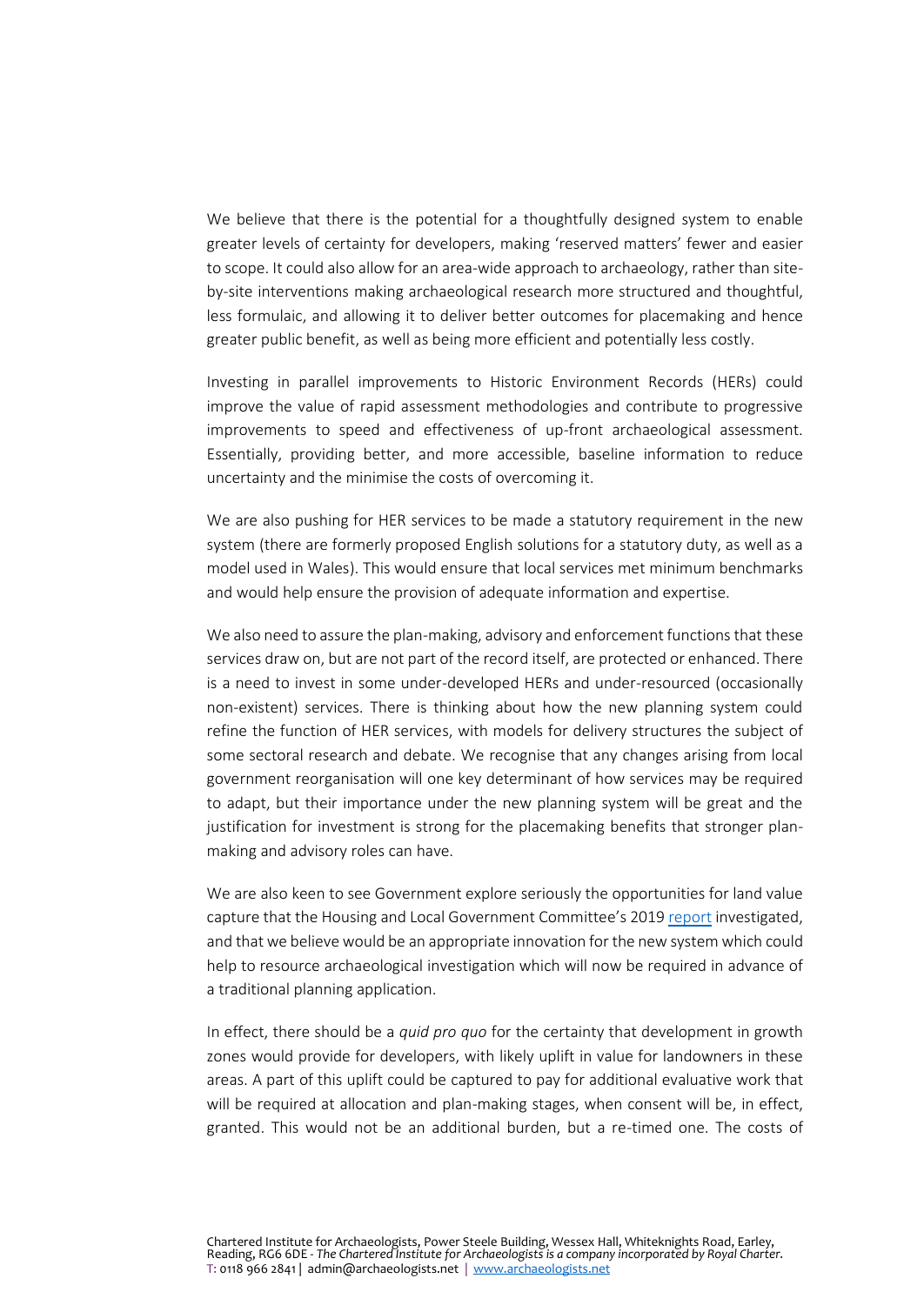providing information that permits decision-making are currently incurred largely at post-application, pre-determination stage: they would shift to a charge for allocation, or taking up an allocation.

We recognise that there is a considerable amount of detail missing from the proposals at this stage, but we would welcome support from the APPG to highlight the need to address these gaps with professionals from the historic environment sector.

If no proactive policy such as the one we are proposing is developed, there is a potential for existing safeguards for the historic environment – particularly the 90+% of heritage assets which are not subject to statutory designation – to be reduced or wiped out. The reforms could also easily end up undermining the existing process for developer contributions to assessing and evaluating impacts on the historic environment prior to determination of a planning application.

There is also a danger that due to the complexity of the process, that the historic environment is pigeon holed, meaning the key areas of policy likely to decide the future conservation of heritage assets and their contribution to places could be decided without input from heritage specialists.

Beyond that Planning for the Future white paper, we are concerned that the Government's commitment to creeping permitted development rights is fatally flawed, and that a serious erosion of planning control and the ability to influence good placemaking. This is undermining many of the potential opportunities that future planning reform could address. We are concerned that the Government's record on this issue could indicate that constructive proposals for the white paper may not be given the consideration that they merit, and that protections for the historic environment – along with sustainable placemaking  $-$  could fall through the cracks of a much more permissive and de-regulated system as a result.

## What have been the impacts of cuts in local government to the capacity of planning departments to facilitate the conservation and regeneration of sensitive historic areas?

Figures collected over the past decade have shown the stark decline in historic environment specialists employed in local authorities in England over this period. Since 2006 the number of conservation specialists has declined by 35% and the number of archaeological specialists has also fallen by 35%.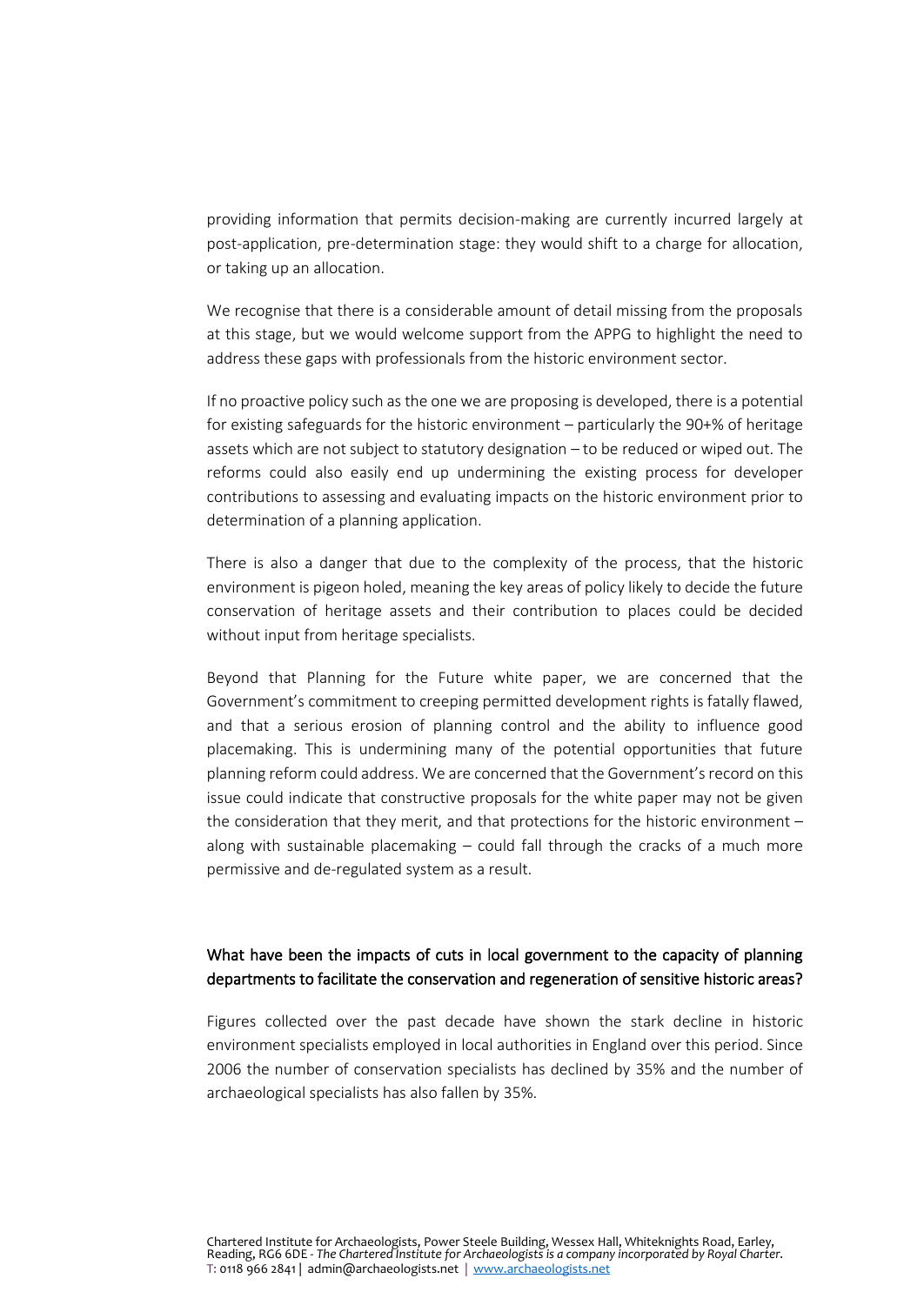Within this overall decline there are many differences across different areas, with some areas down to 1 FTE or less to cover one or more local authority areas. There have been periods where some areas have had no archaeological coverage, and severe decline in overall capacity and range of activities provided by specialist conservation officers and archaeologists.

These historic environment services create public benefit by

- *advancing understanding through community engagement, research, furtherance and dissemination of knowledge, and the creation and maintenance of accessible HERs and archaeological archives*
- *contributing to achievement of Sustainable development* through managing change to heritage assets and historic landscapes in a way that as far as possible sustains or enhances their significance and that of their setting
- *contributing to the realisation of social, economic, and environmental benefits* including include promoting local distinctiveness, pride and a sense of place, stimulating inward investment and regeneration, and promoting wellbeing through encouraging physical activity, participation and volunteering, and providing leisure and learning opportunities

They undertake a huge range of tasks including

- maintaining HERs
- advising on the implementation of national planning guidance to sustain and enhance the significance and setting of local heritage assets
- monitoring compliance with planning requirements including conditions on behalf of planning authorities
- advising on the management of the rural historic environment
- community outreach and education

Due to cuts of the past 10 years, many of these roles have been scaled back or stopped entirely. Investment in HER improvement is limited, even at a time when technological advances are creating huge opportunities for benefit, for instance as a result of improving digital data accessibility and standardisation.

As stated above in relation to the planning reform agenda, specialist historic environment advisors (conservation professionals and archaeologists) are in need of support and investment in order to ensure good quality advice can provide the best value for money.